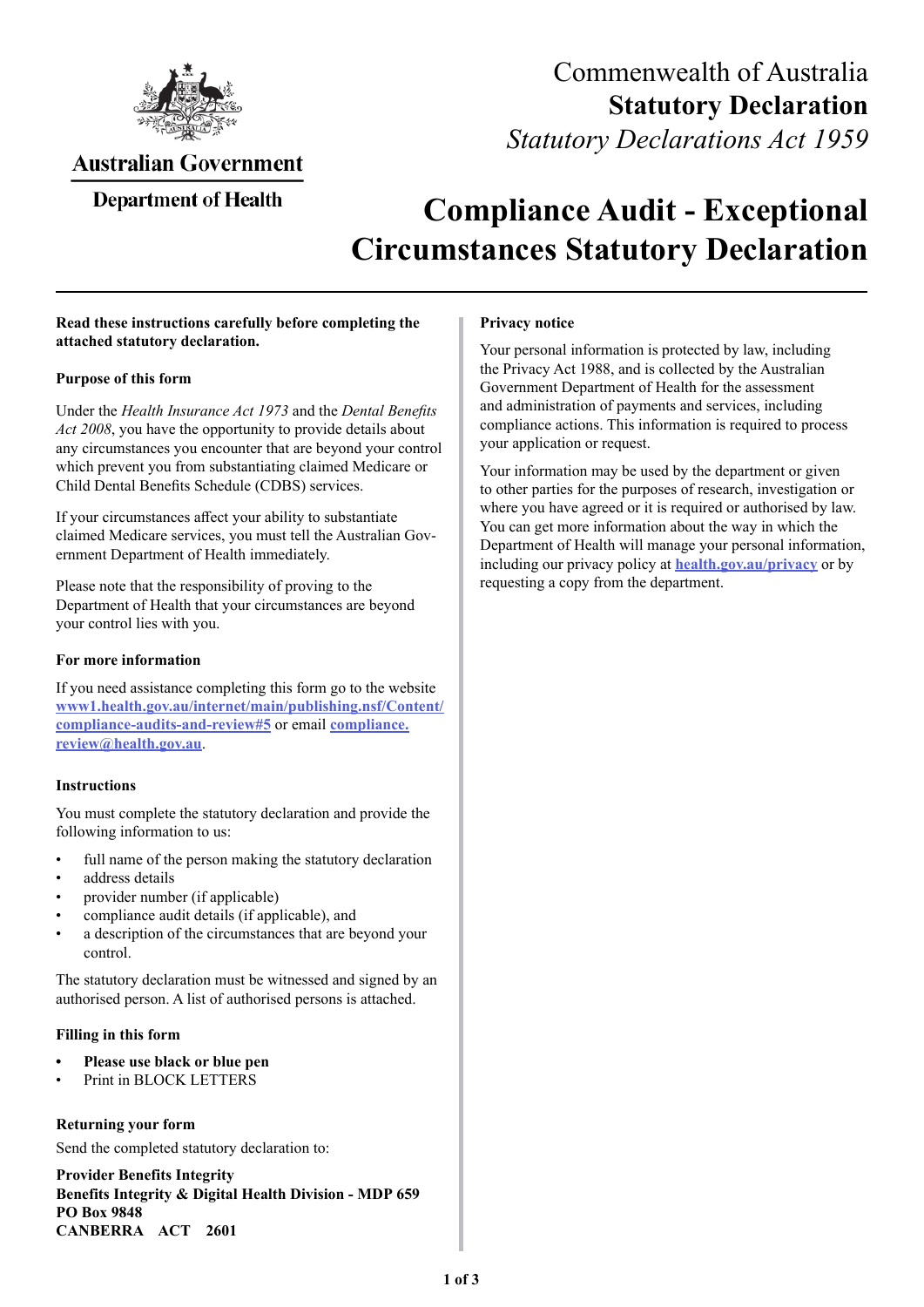### Commonwealth of Australia STATUTORY DECLARATION *Statutory Declarations Act 195*9

| Insert the name, address<br>and occupation of<br>person making the<br>declaration                                                                                                                                                                                                            | I <sup>1</sup><br>of<br>make the following declaration under the Statutory Declarations Act 1959:                           |                                                                                                                                                                                                                                                                                                                                                                                                                                                                                                                                                                                                                                                                                                                                                                                                                                                                                                                                                   |
|----------------------------------------------------------------------------------------------------------------------------------------------------------------------------------------------------------------------------------------------------------------------------------------------|-----------------------------------------------------------------------------------------------------------------------------|---------------------------------------------------------------------------------------------------------------------------------------------------------------------------------------------------------------------------------------------------------------------------------------------------------------------------------------------------------------------------------------------------------------------------------------------------------------------------------------------------------------------------------------------------------------------------------------------------------------------------------------------------------------------------------------------------------------------------------------------------------------------------------------------------------------------------------------------------------------------------------------------------------------------------------------------------|
| Set out matter declared<br>to in numbered<br><i>paragraphs (strike</i><br>out whichever is not<br><i>applicable</i> )                                                                                                                                                                        | $\overline{c}$<br>or payments and if applicable, the reference number (CSE) for the compliance<br>Medicare or CDBS services |                                                                                                                                                                                                                                                                                                                                                                                                                                                                                                                                                                                                                                                                                                                                                                                                                                                                                                                                                   |
| (strike out whichever is<br>not applicable)                                                                                                                                                                                                                                                  | control.<br>the statements in this declaration are true in every particular.                                                |                                                                                                                                                                                                                                                                                                                                                                                                                                                                                                                                                                                                                                                                                                                                                                                                                                                                                                                                                   |
| Signature of person<br>making the declaration<br>Place<br>Day<br>Month and year<br>Signature of person<br>before whom the<br>declaration is made<br>(see over)<br>Full name, qualification<br>and address of person<br>before whom the<br>declaration is made (in<br><i>printed letters)</i> | 3<br>Before me,<br>$7\phantom{.0}$<br>8                                                                                     |                                                                                                                                                                                                                                                                                                                                                                                                                                                                                                                                                                                                                                                                                                                                                                                                                                                                                                                                                   |
|                                                                                                                                                                                                                                                                                              |                                                                                                                             | (b). I have received a written request to substantiate claimed Medicare or CDBS services<br>(c). The following circumstances exist which prevent me from substantiating the claimed<br>(d). I (have/have not) included additional information to be considered as part of my declaration<br>and if applicable, I have attached (state number) ______ extra sheet/s. These circumstances<br>preventing me from substantiating claimed Medicare or CDBS services are beyond my<br>I understand that a person who intentionally makes a false statement in a statutory declaration is<br>guilty of an offence under section 11 of the Statutory Declarations Act 1959, and I believe that<br>Note 1 A person who intentionally makes a false statement in a statement in a statutory declaration is guilty of an offence, the<br>punishment for which is imprisonment for a term of 4 years - see Section 11 of the Statutory Declarations Act 1959. |

*Statutory Declarations Act 1959*.

*Note 2* Chapter 2 of the Criminal Code applies to all offences against the *Statutory Declarations Act 1959* - see Section 5A of the